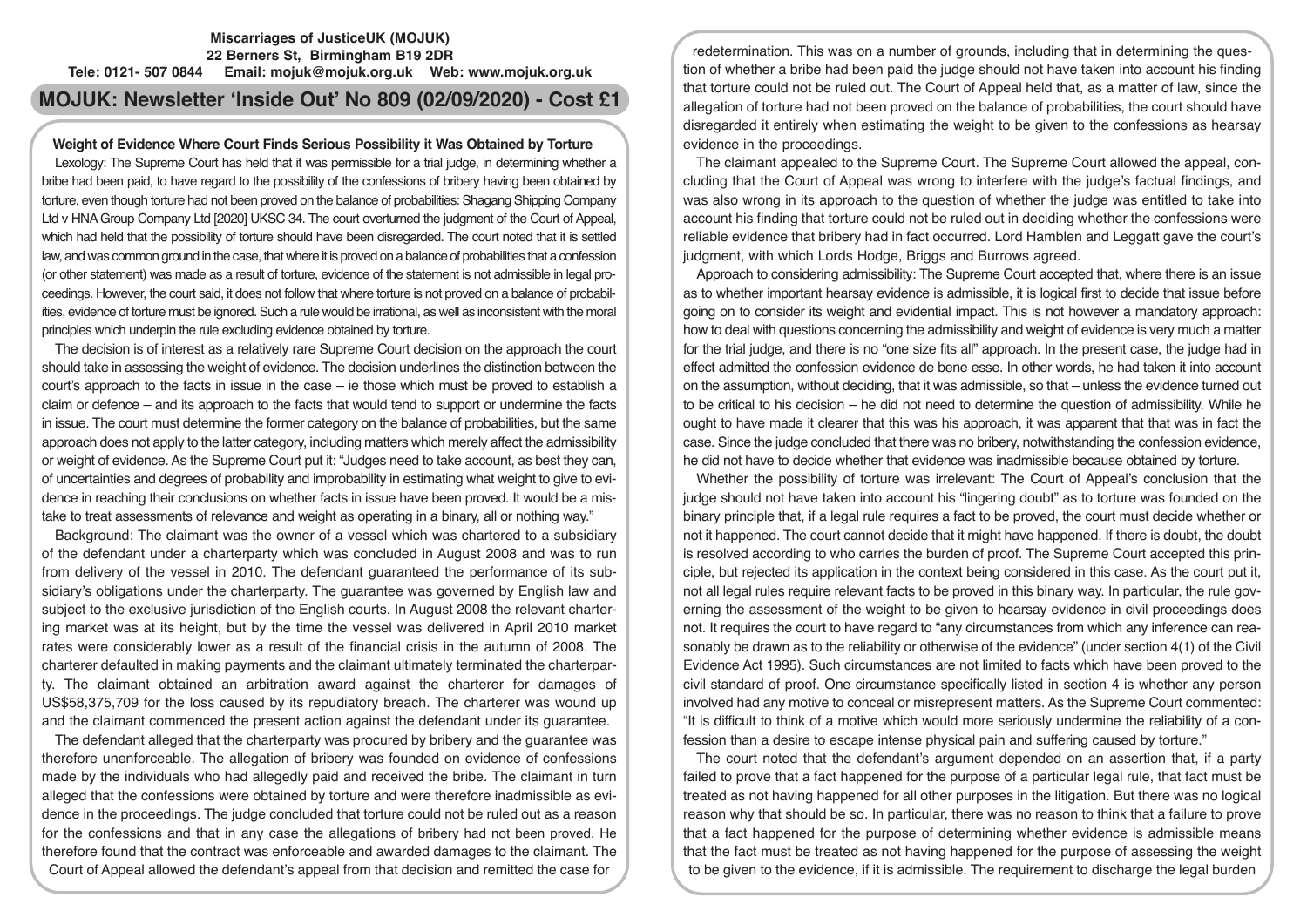of proof, which operates in a binary way, applies to facts in issue at a trial – ie the facts necessary to prove in order to establish a claim or a defence. But, the Supreme Court said, it does not apply to facts which make a fact in issue more or less probable. In the present case, the facts in issue included the question of whether a bribe was paid, but not the question of whether torture was used to procure the confessions. It was therefore unnecessary for the judge to make any finding on this question on the balance of probabilities.

The court commented that, on the modern approach to evidence, there are very few categories of relevant evidence which are inadmissible in civil proceedings. One such category, however, is evidence obtained by torture. Accordingly, if it is proved on a balance of probabilities that a confession (or other statement) was made as a result of torture, evidence of the statement is not admissible and must be excluded from consideration in the proceedings. This is a rule founded on public policy and morality, not just relevance. However, it does not follow, and there is no rule, that where torture is not proved on a balance of probabilities, evidence of torture is not admissible and must be ignored. A rule that required a court to disregard evidence which disclosed a serious possibility that a confession was made as a result of torture would, the court said, not only be irrational; it would also be inconsistent with the moral principles which underpin the exclusionary rule.

## **Direction case' Part One: Miller (Nos 1 and 2) in the National Security Context?**

*Daniella Lock, UK Constitutional Law Association:* The 'Third Direction case', soon to be brought before the Court of Appeal, concerns the lawfulness of a previously secret national security policy of the UK Government. The policy authorises agents of the Security Service (MI5) to engage in criminal activity, which the claimants allege include the carrying out of torture and murder. Hearings on the case were held in November last year in the Investigatory Powers Tribunal (IPT), a specialist tribunal which adjudicates complaints on state surveillance and the conduct of the Security Services (MI5, MI6 and GCHQ). The IPT produced a judgment remarkably quickly, published in December. The background to the Third Direction case is complicated, and the constitutional issues it raises are extensive. This initial discussion of the case is therefore presented across two posts. This first presents the background to the case and its key issues, while highlighting its parallels with the Miller cases.The post goes on to emphasise two important differences between the cases which reflect significant challenges in maintaining the rule of law in national security litigation. It argues that such challenges are contributing to a widening gulf of uncertainty between the law and national security practice. A second post will follow this analysis setting out the findings of the IPT in this case and evaluating its response to the rule of law challenges set out in this initial post.

*Background to the Case*: The policy forming the subject of the Third Direction case came to light in previous IPT litigation on bulk surveillance powers (bulk personal datasets and bulk communications data). The IPT examined the oversight associated with the powers, which included a 'direction' provided by the Prime Minster to the Intelligence Services Commissioner to oversee the exercise of bulk personal datasets. Two other directions were referred to in the evidence presented in the case – one in the public domain relating to the UK's involvement in detention overseas and one now known as the 'Third Direction' not in the public domain. The litigants brought a separate claim to establish the nature of this direction.

*The Third Direction:* Following a failed attempt to have the claim regarding the Third Direction struck out, the UK Government disclosed the subject matter of the Third Direction on 1 March 2018 via a written statement to Parliament. The statement referred to the 'Investigatory Powers Commissioner (Additional Directed Oversight Functions) (Security Services agent participation in criminality) Direction 2017', made on 22 August 2017, which required the Investigatory

Powers Commissioner to 'keep under review' the application of the 'Security Service guidelines on the use of agents who participate in criminality'. Subsequent IPT proceedings revealed that the direction had replaced an earlier one with the same subject matter given on 27 November 2014, which in turn replaced a non-statutory direction made on 27 November 2012, which had been issued to the Intelligence Services Commissioner (who provided oversight in this area before the role of Investigatory Powers Commissioner was created in 2016)

*The Policy:* While the authorisation policy in the public domain is heavily redacted, we do know that it allows the Security Service to authorise agent participation in crime in order to obtain or maintain access to intelligence. An agent in this context is a person who can provide intelligence on individuals of interest to MI5. Previous iterations of the policy were consolidated in the 'Guidelines on the use of Agents who participate in Criminality (Official Guidance)'. The claimants contend that the policy has been in place since around 1992, and was introduced following the murder of lawyer Pat Finucane by loyalist paramilitaries.

This power contrasts with two other key statutory powers relating to the Security Service and ordinary criminal law. First, there is an explicit statutory power under section 7 of the Intelligence Services Act 1994 which allows a Minister to permit UK personnel to commit criminal acts, however such acts must be committed abroad. Secondly, there are powers under Part Two of the Regulation of Investigatory Powers Act 2000 (RIPA) for a Covert Human Intelligence Source (CHIS) to engage in activity which looks very similar to criminal activity. However, according to MI5's own guidance from 2011, that RIPA authorises criminality is a 'common misunderstanding' and it is 'better' to think of RIPA as 'authorising merely the element of interference with privacy occasioned by the conduct or use of the agent' (see p73 of the guidance).

A key area of contention between the parties is whether the policy authorises activity which would breach fundamental rights, including torture. The claimants argue that nothing in the policy rules out such activity and that past Service operations, such as Operation Kenova, shows that authorisation of agent participation in criminality has resulted in both murder and torture of individuals. Conversely the Government emphasises that its policy does not authorise such activity and that it is 'inappropriate' to rely on evidence of past practice which is subject of investigation elsewhere (for example, Operation Kenova is currently the subject of a public inquiry).

While the Government made clear statements in its submissions to the IPT that the policy does not permit torture, it also emphasises that whether certain activity constitutes torture or inhuman or degrading treatment under article 3 of the European Convention on Human Rights (ECHR) 'depends on context' (e.g see para 81). Furthermore, on the first day of proceedings on 5 November 2019, Lord Evans speaking on the policy refused to rule out it being used to authorise torture when interviewed on the Today Programme. The rest of the evidence on this matter was presented in closed hearings.

Parallels with Miller 1 and 2: The claimants in the Third Direction case claim that the policy is unlawful on the basis of a number of different factors, including UK constitutional law and under the ECHR. Other important issues they have raised include whether the policy has the result of the executive undermining both the role of the Director of Public Prosecutions as well as current devolution arrangements. There are clear parallels in this case with the Miller cases. These include that one of the key questions in the Third Direction case is whether the exercise of executive power has undermined or restricted Parliamentary power. In particular, the claimants argue that the policy allows the executive to dispense with criminal law and that this contravenes the fundamental UK constitutional principles that the executive has no power to act beyond the criminal law (e.g. as is required by the Bill of Rights and the Case of

 $\overline{3}$   $\overline{4}$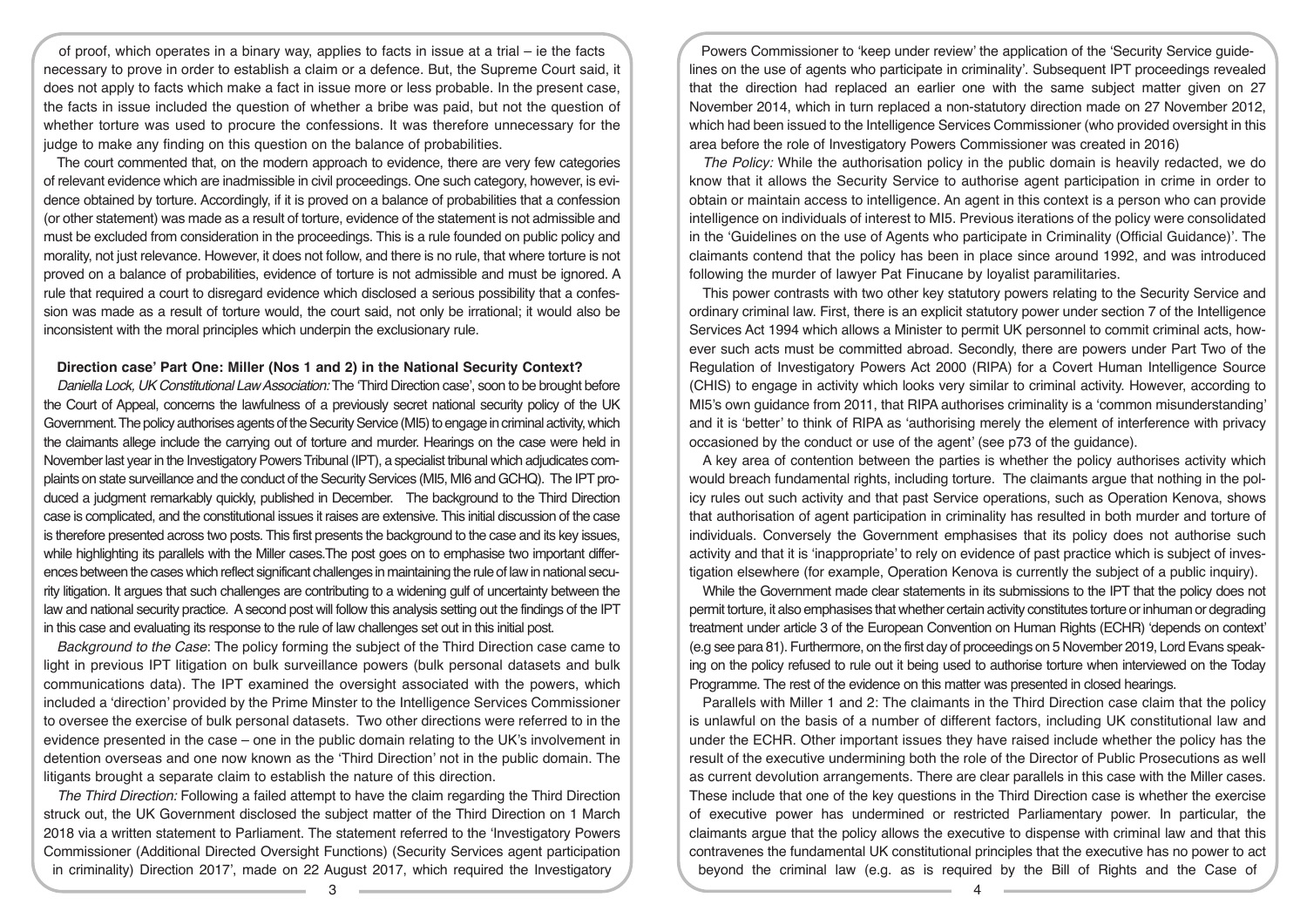Proclamations) and that the executive cannot exercise power in a manner in which the practical effects will undermine law passed by Parliament (e.g. Miller (No 1)). The claimants also argue that the policy undermines Parliamentary power by violating ECHR rights, principally through authorising conduct in breach of negative obligations established in articles 2, 3, 5 and 6 ECHR and by not being 'in accordance with the law'

Another parallel is that the areas of executive action being scrutinised by the courts in both cases are those traditionally considered to fall within exclusive executive competence. The Third Directions case relates to national security policy which is a classic area in which the executive used to claim sole competence. The same is true of Miller (No 1), which grappled with executive treaty-making power, and Miller (No 2), concerned with the power of the executive to prorogue Parliament.

Differences Reflecting Challenges: i Secrecy and Secret Law. While a few of the documents in Miller (No 2) were redacted, a big difference between the Miller cases and the Third Direction case is that all the evidence related to the operation of the executive policy in the Third Direction case was presented in secret proceedings. Indeed despite there being a number of safeguards in IPT procedure to limit secrecy, there remains a strong risk of blanket secrecy surrounding the Government's evidence.

For example, there exists a 'Counsel to the Tribunal' who is present in closed hearings and may flag closed evidence they think may be made public without harming national security. However the role of the Counsel of the Tribunal is not to protect specifically the interests of the claimants (though it can be directed to carry out this role by the Tribunal, see para 8 of Liberty v GCHQ (No 1)). Even if the Counsel is able to persuade the IPT that certain documents should be disclosed, the Tribunal has no power to compel the Government to publish the documents, but can only recommend disclosure.

The risk of blanket secrecy surrounding the policy's operation in the Third Direction case reflects a common rule of law challenge in national security litigation which is (at least) threefold. In the first instance, and as has been the subject of much academic scholarship, secret proceedings undermine the rule of law by shielding the governmental party from the non-governmental party and the public. This undermines equality of arms between the parties as well as open justice in a particular case.

There is a second impact on the rule of law that occurs over time across rather than in an individual case. Despite compelling proposals from Liora Lazarus that there should be a time limit on the confidentiality of material presented in closed proceedings (see Security and Human Rights, Ch 7), closed material and judgments in all areas of national security law are currently set to remain permanently closed. Lazarus highlights that this impacts the rule of law over time by eroding Government accountability for its national security activity as well as setting up barriers to scholarly scrutiny of national security activity.

Thirdly, and relatedly, as closed material and judgments swell in mass over time, this not only shields Government activity but also the development of related legal precedent. Closed material screens the operation of national security practice, including secret internal Government policies, as well as the treatment of that practice and internal procedures by judges. This is resulting – presumably – in the development of 'secret law'. Such secret law is likely to relate to important issues such as whether internal necessity and proportionality tests applied by the Government to national security powers are adequate for the purpose of protecting against the abuse of power, as is required under the ECHR.

ii. Statutory Authority rather than Prerogative Power: Operating in tandem with secrecy, another difference is that in the Third Direction case, unlike in the Miller cases, the Government is arguing that the policy has statutory authority rather than operating on the

basis of prerogative power. Specifically, the Government argues that the policy has a lawful statutory basis in the Security Service Act 1989 (SSA). Section 1 of the SSA sets out the 'functions' of the Security Service, which include the 'protection of national security' and to 'safeguard the economic well-being' of the UK.

The claimants argue that these functions as laid out in the SSA cannot contain actual powers, particularly in light of the explicit provision of similar powers in other legislation regulating the Security Service (for example, see section 7 of the Intelligence Services Act 1994 which specifically allows ministers to permit MI6 personnel to commit criminal acts abroad). However, the Government contends that embedded within each of these functions must be vires to do what is necessary to perform those functions. The Government seems to implicitly accept that the passing of the SSA 1989 has placed any prerogative powers enjoyed by MI5 in abeyance.

Whether or not the functions referred to in the SSA are ultimately found by the courts to have vires embedded within them, it is clear that the idea that section 1(2) of the SSA would implicitly authorise the policy is likely to require some form of creative or broad interpretation. While such interpretations of statutory language occur in many areas of the law, including where the protection of human rights is concerned, they have been a repeating theme in recent national security litigation in the IPT. The IPT has accepted a number of broad interpretations of statutory language in establishing the legality of surveillance powers disclosed in the wake of the Snowden leaks. This occurred, for example, in the case of Liberty v GCHQ (No 1) & (No 2), whereby section 8 (4) of RIPA was accepted by the Tribunal to authorise the bulk interception of internet communications, including communications within the UK (for example, where individuals in the UK were using websites relying on an international server such as Twitter or Google). The Tribunal found that s8 (4) authorised this form of interception despite the provision only explicitly authorising the interception of 'external' communications – that is 'a communication sent or received outside the British Islands' (see clause 20 of RIPA as originally enacted) – while authorisation of interception for communications within the UK was provided for separately in s 8 (1) of RIPA. It is also noteworthy that RIPA was passed in 2000, when surveillance on the scale of bulk interception of internet communications was not considered as a possibility by Parliament when considering the provisions under RIPA. An interpretation of s 8 (4) as authorising the interception of internet communications within the UK therefore represents an interpretative stretch on the part of the IPT. The Tribunal has relied on comparably broad interpretations in its findings that statutory authority existed prior to the Investigatory Powers Act 2016 for 'computer network exploitation' (or hacking as it is more commonly referred to) and bulk personal datasets.

A succession of broad statutory interpretations in national security law will have its own corrosive effect on legal certainty and therefore the rule of law. It will help to widen the gap between the legal expectations of the Government held by Parliament and citizens based on an ordinary reading of the national security legislation and the operation of national security law in practice. This gap is also significant, as is highlighted in Simms, on the basis that where Parliament's language relating to rights is ambiguous, this carries with it the risk that 'their unqualified meaning may have passed unnoticed in the democratic process' (per Lord Hoffmann). In this way this stretched legal interpretations may not only undermine legal accountability through corroding certainty, but also political accountability.

Conclusion: Part One of this post has presented the background to the Third Direction case, and argued that it represents a version of the Miller cases in the national security context, though one that illustrates significant obstacles to the rule of law persistently arising in national security litigation. These challenges are contributing to a broadening gap of uncertainty between formal, public, national security law and the way that such law operates in practice.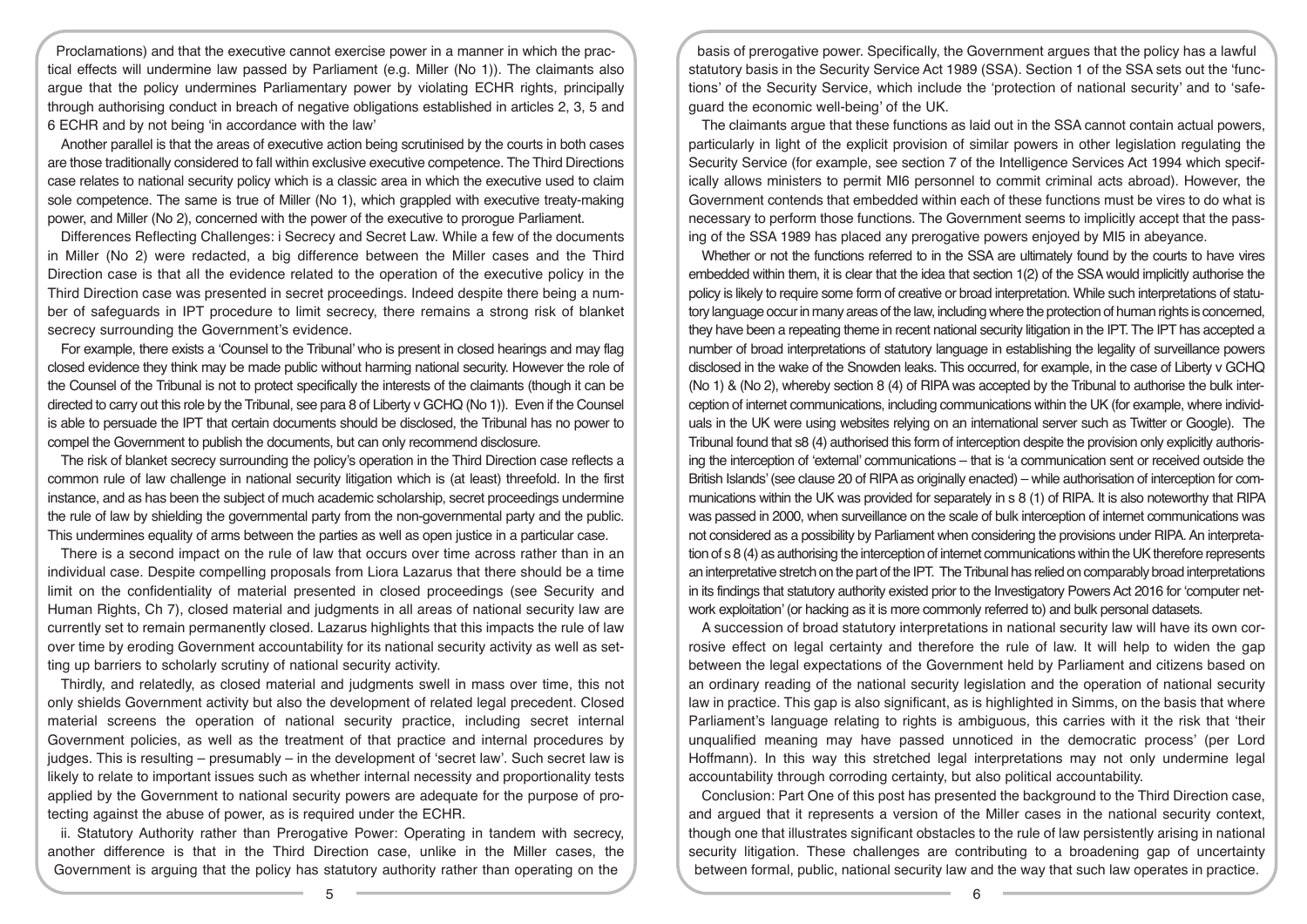This discordance within the current system is undermining both the legal and political accountability of the UK Government for its national security activity. Part Two examines the IPT judgment produced in December and highlights some its key implications for the rule of law, before setting out the issues soon to be before the Court of Appeal.

#### *Third Direction Part Two***: The Doctrine of Necessary Implication and Uncertainty**

 Part One of this post presented the background to the 'Third Direction' case, which concerns a recently disclosed Government policy to authorise agents of the Security Service (MI5) to participate in criminal conduct, and will will soon be heard in the Court of Appeal. Part One argued that from its the outset the case illustrates significant obstacles to the rule of law which commonly arise in national security litigation, and which are contributing to a broadening gap of uncertainty between formal, public, national security law and the way that such law operates in practice. Part Two examines the IPT judgment on the Third Direction published in December, which includes a majority ruling (per Lord Justice Singh, Lord Boyd and Sir Richard McLaughlin) and two dissents (per Charles Flint QC and Professor Graham Zellick QC). The post argues that the findings by the majority, in particular its application of the doctrine of necessary implication, principally serves to enhance uncertainty with regards to the operation of national security law. The majority ruling raises a number of questions regarding the nature of the powers found to be lawful, the role of law in national security policy, and the precise role being played by oversight bodies in this area.

The judgment examines four principal issues related to whether the policy: 1. Has a lawful basis in statute or common law; 2. Amounts to an unlawful de facto power to dispense with the criminal law; 3. Whether the secret nature of the policy, in the past and in its current form, means it is unlawful under domestic principles of public law; 4. Whether the policy, the practices authorised under the policy, and its oversight, are compatible with the UK upholding its obligations under the ECHR. The majority found in favour of the Government on all four issues, concluding that the policy was lawful. The judgment represents the first time an IPT judgment has publicly included a dissent, and will be the first IPT judgment to be appealed following the coming into force of s67A of Regulation of Investigatory Powers Act 2000 (RIPA) inserted by the Investigatory Powers Act 2016 (IPA).

T*he Doctrine of Necessary Implication:* The majority found that a lawful basis for a policy permitting the commission of criminal offences was necessarily implied by s 1(2) of Security Services Act 1989 (SSA) read with s 2(1) of the SSA. S 1 (2) SSA states the 'function' of the Security Service shall be 'the protection of national security and, in particular, its protection against threats from espionage, terrorism and sabotage, from the activities of agents of foreign powers and from actions intended to overthrow or undermine parliamentary democracy by political, industrial or violent mean'. S2 (1) SSA refers to the need for the 'efficiency' of the Service, which the Director-General is responsible for ensuring.

In coming to this conclusion, the majority first emphasised that it is 'well-established in public law that a public authority has not only those powers conferred upon it by statute but also implied powers' [55]. Second, the majority reasoned that the ability of the service to infiltrate proscribed organisations was both essential and dependent on the policy being found to be lawful. The majority reasoned that prior to the passing of the SSA, the Security Service must have been engaged in the 'running of agents, including the running of agents who are embedding in an illegal or criminal organisation' [60]. Furthermore the 'express terms' of the SSA 'make it clear' that it was intended to continue the existence of the Security Service and its operation [60]. On this basis, the majority concluded that it was 'impossible' to 'accept that Parliament intended in enacting the 1989 Act to bring to an end some of the

core activities which the Security Service must have been conducting at that time, in particular the context of the "Troubles" in Northern Ireland' [60]. The majority further noted the reference to 'efficiency' in s2 (1) SSA and states that it could 'hardly be said to be an efficient exercise' of the performance of either the Director-General's or the Security Service's functions if they 'could not carry on doing an essential part of their core activities' [61]. In concluding there must be an implied power for the policy in the SSA, the majority asserted that the closed evidence it had examined and the 'events of recent years, for example in Manchester and London in 2017' serve to 'underline the need for such intelligence gathering and other activities in order to protect the public from serious terrorist threats' [63].

*Dissents:* Both dissents in the judgment depart from the majority ruling in its application of the doctrine of necessary implication. The dissent of Charles Flint QC stated thathe was unable to find a necessary implication from the words of the 1989 Act that the commission of a tort or crime against a person could be authorised by the Director-General of the Service. Flint noted that since the Interception of Communications Act 1985 'exceptional powers' have been granted using 'substantially the same drafting technique' whereby such powers are drafted in a manner which requires a warrant or authorisation which establishes a lawful means for the power to be exercised. He highlighted that this is the general scheme used in the SSA, Intelligence Services Act 1994 (ISA), RIPA for example at section  $21(2)$ ) and the IPA (for example at section  $6(3)$ ) [129]. Flint stated that an implied power which 'authorises conduct contrary to the general criminal and civil law' but leaves the person engaging in such conduct 'liable to criminal prosecution' would be 'extraordinary' [129].

The second dissent was given by Professor Graham Zellick QC. Zellick argued there was no evidence of any power to authorise agents to participate in criminality prior to the SSA [144] – [145], just as there was not for lawful interference with property until it was expressly introduced by s3 SSA. Zellick contended that s1 of the SSA is not the source of any of the Service's powers but 'sets our functions or purposes' and 'might be called an objects clause' which in fact 'defines the limits or scope of the Service's activities', rendering it therefore a 'limiting provision' [151]. Zellick further described the intention attributed by the majority to Parliament as 'fanciful' [161] and detailed instances both prior to and following the SSA where the prospect of passing legislation relating to agent participation in criminality was explicitly discussed by MI5, government departments, legal advisers, ministers and the Law Officers but put to one side due to fears it would not be supported by Parliament [163]. According to Zellick, the majority's use of necessary implication did not satisfy the requirements of leading authorities regarding the doctrine of necessary implication which require it to be only narrowly constructed ([170] - [173]). He stated that while the power to participate in criminality 'may well be sensible and desirable, even essential' Parliament would likely be 'astonished to be told that it had conferred this power in 1989' ([174]).

*Uncertainty in National Security Law*: The dissents provided against the majority application of the doctrine of necessary implication are powerful and determining the proper application of the doctrine of necessary implication in this context will be a key issue in proceedings brought before the Court of Appeal. Despite the fact that the case represents an attempt to clarify an area of national security law, it is clear that if the majority view is upheld, the case will create further uncertainty in the legal regime underpinning the Government's national security activity – including in relation to the areas set out below.

*Uncertainty Surrounding The Nature Of National Security Powers:*The reasoning employed by the majority raises the question as to what other forms of criminal participation may now be considered lawful beyond membership of proscribed organisations. This is linked to what may be aptly described as 'backwards reasoning' on the part of the majority in the IPT ruling. The reasoning is backwards insofar as the necessity of a specific power – for agents to join pro-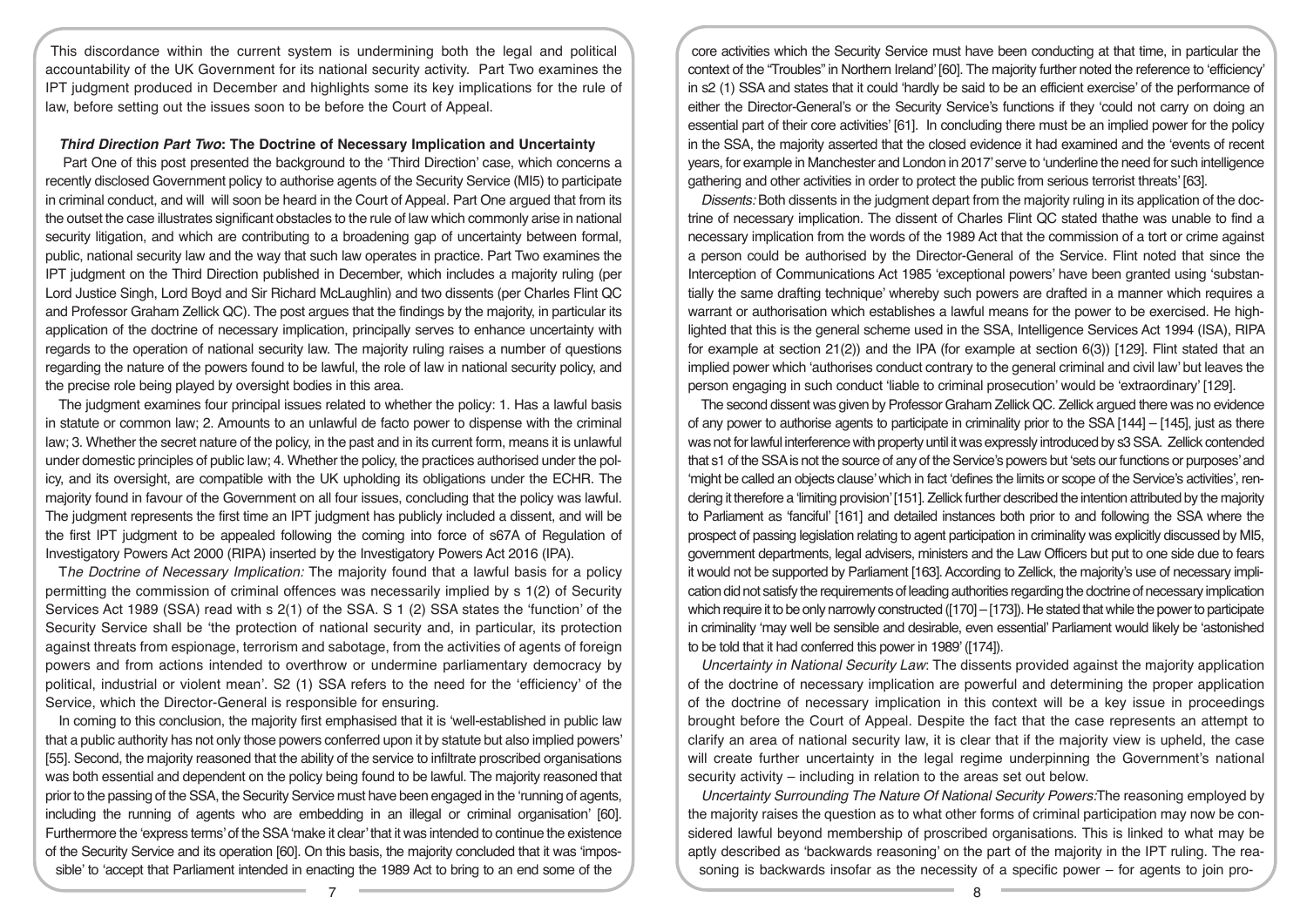scribed organisations – is used as a starting point to infer the necessity of a broader set of powers – a general power for agents to participate in criminality. This is in order to determine the lawfulness of that broader set of powers. This contrasts with the more common approach to judicial reasoning required by the principle of legality, for example as is endorsed in ex p Simms, which is to only infer the existence of specific powers (where such powers are invasive state powers) that are clear and unambiguous. Even if the case that there might be a need for specific powers is found to be clearly made out, that is not usually taken to determine the lawfulness of a broader set of powers of which they are part. This is because even if that broad set is desirable, Parliament will ordinarily wish to legislate including safeguards and limitations to protect the public interest and appropriately constrain the powers of the intelligence agencies. Indeed, this is reflected in comparable recent legislation passed in Canada. The legislation refers to criminal conduct which may be engaged in by the Canadian Security Intelligence Service and sets out clear limits on the kind of criminal conduct that may be engaged in (see Section 20 (18)).

Questions regarding the nature of the powers to participate in criminality are particularly significant as the majority ruling notably avoided any analysis of whether or not action which potentially breaches ECHR rights was authorised by the policy. This is aside from stating that there was 'nothing inherent' in the policy which creates a 'significant risk' of a breach of article 3 [100]. In avoiding ruling on such matters the majority stated that a 'fundamental difficulty' is that the 'question of whether there has been a breach of a Convention right is usually one to be determined after the event on the concrete facts of a particular case rather than in the abstract' [101]. It is not clear what this means in light of the IPT presumably having examined evidence pertaining to the application of the policy in practice in closed proceedings. Ultimately the Tribunal ruled that the parties to the case did not have standing to determine the breach of Convention rights [107]. Again the reasoning for this is not entirely clear given that parties to the case included the Pat Finucane Centre which represents families affected by the conflict in Northern Ireland and therefore potentially at risk of having been directly affected by the Government's policy ('potentially at risk' of ECHR violations is the basis for standing in relation to surveillance cases considered by the IPT in the case of Human Rights Watch and ors v Secretary of State for Foreign and Commonwealth Office and ors.).

*Uncertainty as to the Role Of Law In National Security Protection:* That such a legal basis for such a broad set of powers could be inferred to exist from a general statutory provision also raises questions as to the role of more specific legal provisions in national security law. If the Government can have national security powers read into statutory provisions which are not explicit about providing powers at all, let alone a broad set of powers, this begs the question as to the purpose of provisions which are more specific in setting out powers to govern activities of the security services. Lawmakers themselves may also question what is the point of scrutinising specific and sometimes complex statutory schemes for powers, such as those referred to by the dissenters and contained in SSA and RIPA, when the Government is able to operate on the basis of broad policies it has written up inhouse and given a legal basis by general statutory provisions.

*Uncertainty Regarding the Need to Disclose National Security Policies:* The majority ruling also sends mixed signals regarding the need for Governments to disclose their national security policies. In deciding whether the policy was consistent with the principle of legality prior to its disclosure, the majority ruling stated it saw 'no practical purpose would be served by this Tribunal granting any remedies to the Claimants in this regard' [90]. In avoiding a finding of historic illegality of the policy, the Tribunal departed from its previous approach to similarly broad, invasive and previously

secret policies (for example in Liberty v GCHQ (No 2) and Privacy and Greennet.). It also contrasts with a recent ruling made by the Federal Court of Canada which found extensive unlawfulness with regards to participation in criminality by the Canadian Security Intelligence Service prior to the passing of legislation which explicitly regulated such conduct. Importantly, the IPT ruling indicates to the Government that it will not necessarily be penalised when it keeps secret policies governing a significant aspect of its activity, in a manner which enables it to essentially operate outside of the law, leaving it unclear whether the Government needs to disclose such policies at all.

Uncertainty as to the Purpose of IPCO/ISC: Other questions raised by the majority ruling in the judgment include the precise role of the bodies responsible for providing oversight in national security law. On the question as to whether there were adequate safeguards against the abuse of powers provided by the Government's policy, the claimants argued that as the Intelligence and Security Committee (ISC) and the Investigatory Powers Commissioner's Office (IPCO) had been told by the Government that their role was not to consider the lawfulness of such a policy, it was not subject to proper oversight [94]. The majority argued in response that 'it was not necessary' to ask the ISC or IPCO (the ruling says 'IPT' but this is presumably a typo) to 'provide any endorsement of the policy' as this was 'not their function' [95]. The majority adds that such 'questions of law' are 'ultimately ones for courts and tribunals to determine' [95].

While no one would disagree that courts make determinative assessments of law, the idea that the function of oversight bodies does not include making assessments regarding the lawfulness of activities of the Security Service is not consistent with the image often presented of the role of oversight by the UK Government, as well as by the IPT itself. Indeed in requesting that Parliament pass RIPA, the UK Government (in the form of Jack Straw, Home Secretary at the time) expressly stated that the role of the commissioners would be to 'reassure Parliament and the public' that investigatory powers used by the Security Service and law enforcement 'are being used properly' (see para 777), and former judges are required to be appointed in both bodies to make such assessments (see RIPA, s59 (5), now repealed, and s227 (2) of the IPA). Conclusions on the lawfulness of Security Service activities by the ISC and IPCO have also been quoted by the IPT. This includes when reasoning that the Government's powers are lawful, precisely by virtue of these bodies existing to determine 'compliance' of the security services with their 'obligations', which must include their legal ones – thus satisfying ECHR requirements that sufficient safeguards exist to ensure such powers are not subject to abuse. This was a key factor in the IPT finding that hacking powers were lawful in Privacy and Greennet [77]. In light of this, the majority's commentary on the ISC and IPCO exposes a lack of coherence in the system of national security oversight.

Concluding remarks: It is true that national security litigation is always underpinned by some degree of uncertainty, due to the presence of secret proceedings and intentionally broad legal definitions meant to enable the security services to respond to unpredictable national security-related threats. However, as this post has highlighted, the majority ruling in the IPT in this case raises questions pertaining to the fundamental functioning of the regime underpinning Government activity in the domain of national security. The result is to enhance uncertainty in this area of executive activity and thus undermine the rule of law in its already fragile state as far as national security powers are concerned.

## **NI: Executive Office Unlawfully Stymieing Implementation of Troubles Pension Scheme**

Scottish Legal: The Executive Office is unlawfully stymieing the implementation of the legacy pension scheme for victims of the Troubles, the High Court in Belfast has ruled. Mr Justice Gerry McAlinden handed down judgment this morning Friday 21st August 2020, in respect of two separate judicial reviews brought by Jennifer McNern and Brian Turley. By refusing to designate a depart-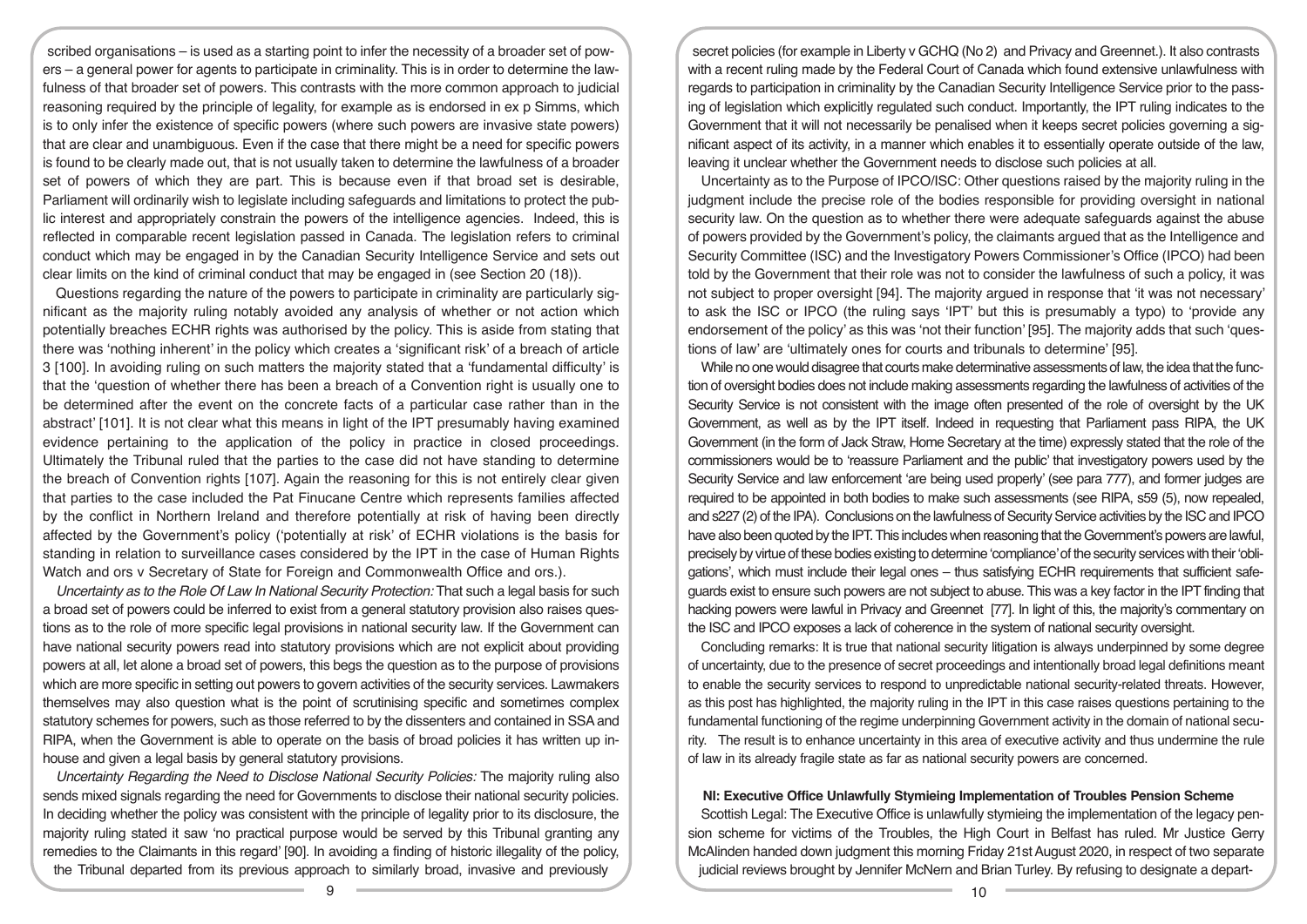ment to administer the scheme, the judge said the Executive Office is "deliberately stymieing the implementation of the scheme in order to pressure the Secretary of State to make a different scheme". He added: "This is a truly shocking proposition. It demonstrates either wilful disregard for the rule of law, or abject ignorance of what the rule of law means in a democratic society." Solicitor Darragh Mackin of Phoenix Law, who represented Mr Turley, said: "For too long victims have anxiously awaited the implantation of the pension scheme. It is entirely unsatisfactory that despite the legislation having been enacted, they were unable to avail of the payments that were properly due to them. "For Mr Turley, who has a previous conviction, today's ruling bears a personal significance. He for too long has been deprived of the redress to which he is entitled to as a victim of the horrendous treatment to which he sustained at the hands of the state."

#### **Guidance on Digital Records Held on Electronic Devices in Criminal Proceedings**

Taylor Wessing, Lexology: The issue of electronic evidence is not a new one. Since the disastrous and well publicised case of Liam Allen in 2017, the courts have been grappling with the issue of relevance and reviewing/disclosing evidence from the digital devices of witnesses in a case. In Allen's case, he was on bail for over a year before being charged with several counts of rape. During the trial, his barrister obtained a copy of the complainant's text messages, including several which directly conflicted with her witness statement decimating her credibility, and ultimately the Crown's case.

In recent criminal cases of R v CB and R v Sultan Mohammed, the Court of Appeal has given guidance on the use of digital records held on electronic devices (such as mobile phones) by prosecution witnesses. In both cases, the defence sought to adduce digital records evidence – including from social media and mobile phone messages – but were ultimately unsuccessful. Although both cases related to sexual assault, the issues of principle considered in the respective judgments are relevant to a wide variety of circumstances.

The Court set out the following guidance for investigators seeking to disclose details of a witness' digital communications: Any request to inspect must have a "reasonable foundation" – ie there must be reasonable grounds to believe that an inspection will reveal relevant material; it mustn't be a fishing expedition. There is no presumption that a complainant's device will be inspected. Any review of a witness's electronic communications should be proportionate, and where possible cause the least inconvenience to the witness. Investigators should consider whether the review can be undertaken remotely without requiring the device and whether it would be sufficient to view limited areas (such as a particular conversation or set of social media posts). Investigators should also note that if a more detailed review is needed, the device should be returned without unnecessary delay, that searches of large amounts of material should be limited with data parameters (such as search terms), and that irrelevant personal information should be redacted.

Complainants and witnesses should be kept informed and reassured regarding disclosure of any records. Complainants and witnesses should be told that: they will be informed of disclosure decisions, how long the device(s) will be retained and what information is being extracted and examined; content will only be copied or inspected if no other method of discharging disclosure obligations is available, and material will only be provided to the defence if it meets the strict test for disclosure and is suitably redacted. What are the consequences if the complainant deletes or refuses to permit access to relevant digital records?

The reasons for refusal should be carefully considered and reassurance regarding the disclosure procedure should be provided. If a stay of proceedings is suggested on the basis

that a fair trial is not possible, this should be considered along with the adequacy of the trial process. The court should not make guesses about the content and significance of the unavailable material but should assess the impact of its absence. A witness summons may be sought so that a device may be provided and, in the case of deletions, cross-examination or directions could be sought. If the trial were to proceed, the lack of cooperation from the complainant/witness would be an important consideration for the jury.

It will be interesting to see in practice how investigators will approach cases where a complainant or witness' phone is required. How much pressure will the defence apply to ensure phones are interrogated? How much push back might there be from complainants and witnesses? Will this finally encourage those accused of offences to put some meat on their bare bones defence statement to justify their disclosure application? After all, in this digital age, surely it's not right to only hear one side of the story?

## **What Decolonising the Curriculum Really Means**

Sofia Akel, Each Other: Throughout centuries of British imperialism, universities were not benevolent institutions who abstained from the violent massacring, plunder and invasion of 90% of the world's countries. We must first understand what is meant by 'colonial' education and its intrinsic link to academia. The way in which we come to know, understand and view the world – what academics term 'epistemology' – is learned throughout our lifetimes from many influences, known as formal and informal agents of social control. These include the state, the law, religion, our families, our neighbourhoods and public opinion. This process is known as socialisation, and it is ideologically reinforced through our education. The British education system itself, is firmly rooted in colonial epistemology, which centres and upholds the British empire and the forms that it takes today. What this can look like in schooling is a whitewashed retelling of the history of empire that speaks only to its 'successes,' whilst omitting its evils, the voices of the oppressed and the lasting legacy of imperialism today.

Within education there exists a complex web of coded and overt systems through which some forms of knowledge are 'legitimised' – those which fit a narrow, conservative view of 'British values' and the government of the day's agenda. This is no accident. Education in Britain has and continues to be greatly intertwined with the state. Decolonisation typically refers to the withdrawal of political, military and governmental rule of a colonised land by its invaders. Decolonising education, however, is often understood as the process in which we rethink, reframe and reconstruct the curricula and research that preserve the Europe-centred, colonial lens. It should not be mistaken for 'diversification,' as diversity can still exist within this western bias. Decolonisation goes further and deeper in challenging the institutional hierarchy and monopoly on knowledge, moving out of a western framework.

Subjects such as anthropology, the study of human societies and their culture, were inextricably linked to the colonial project. Anthropologists would voyeuristically study the 'subjects' in former colonies, providing highly sought-after insights about the peoples Britain wished to rule over. The surveillance of communities enabled the plunderers to strategically plan invasions, divide, conquer and quell insubordination. Certain fields of science, such as medicine, were not exempt from this either. Colonialists were exposed and vulnerable to 'new' types of diseases, terrain and environments that hindered their exploits. Therefore, research into "tropical" diseases and medicine was carried out to maintain good health of those invading, not necessarily the invaded. Sir Ronald Ross, former lecturer at Liverpool School of Tropical Diseases reportedly believed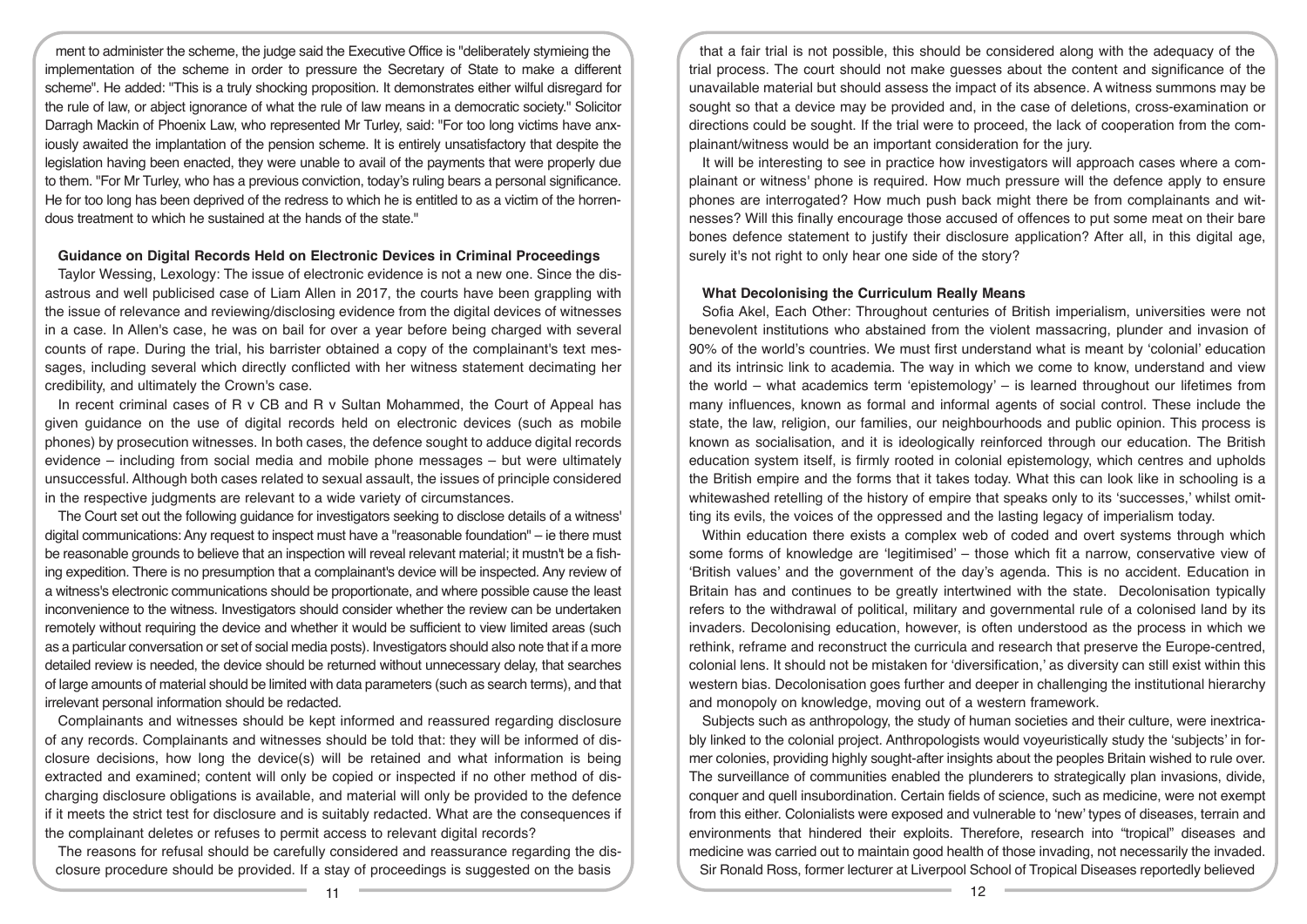that "in the coming century, the success of imperialism will depend largely upon success with the microscope." Ross' life and work was actively shaped by empire, born in India he later became a surgeon in the British Imperial army, using his research to strengthen colonial rule and eventually winning the Nobel Prize for his Malaria research.

The impact of university curated racism, which supported the notion of the 'white man's burden' to 'civilise' the world, echoes loudly today. In 2020, we have witnessed historic global protests against racism and police brutality. Racism that has also masqueraded as academia, fortified in the dusty hallways and dark corridors of Britain's universities. Eugenics, the 'study' of improving the human race through selective breeding, was widely subscribed to and even set up as legitimate research subjects in universities prior to the Second World War. Eugenicists believe the 'white race' is naturally the most superior of all. This pseudoscience was a catalyst for the Holocaust and plays a large role in our educational and societal inequalities today. The Prime Minister Boris Johnson himself expressed eugenicist views and has called for the recolonisation of Africa. While only two years ago, secret eugenics conferences were held at University College London, attended by prominent white supremacists.

When many of us reflect on our journeys through compulsory, further and higher education, we don't often recognise the knowledge we gain as inherently political. But it is impossible to divorce our worldview – including our political and moral values – from the subject matter we're taught. If we don't challenge the colonial roots of our education, we are ultimately breathing life into an ideological framework borne out of an empire steeped in blood. The task then, is for each of us to consciously and intently work to decolonise both our own minds and the institutions that uphold this. There are revolutionary futures that we can imagine for ourselves through alternative ways of understanding the world that do not start, end and seek validation from darkness.

#### **€7,000 for Inadequate Investigation of Police Assault Due to Destruction of Police Video**

Elliot Gold, Police Law Blog: In Posa v Hungary [2020] ECHR 522, the European Court of Human Rights awarded €7,000 to a person whose complaint of police assault could not be properly investigated due to destruction of the incident footage after thirty days. The applicant claimed that on 3 November 2011, anti-terrorist officers used excessive force when arresting him on suspicion of involvement in a robbery by kneeling on him, twisting his arms, striking him, handcuffing him, dragging him on the floor, kicking him several times and punching him repeatedly in their car [4]-[5]. Due to a lack of evidence, the court felt compelled to dismiss the applicant's claim of a breach of the substantive limb of article 3 [26]-[27]. Nevertheless, the court held that the injuries and circumstances of arrest gave rise to a reasonable suspicion that the police may have ill-treated him [28]. In those circumstances, the authorities had an obligation to perform an effective investigation into the applicant's allegations of police assault [29]. As to this, there was police video of the entire incident but this had been destroyed after the statutory thirty-day period. This was a remarkably tight deadline. Had this not been the case, the authorities may have had strong evidence to prove or disprove the applicant's allegations. Further, there was no police medical report sheet, normally completed on the apprehension of suspects, which could have shed more light on the circumstances of the incident [31]. In consequence, the authorities were unable to perform a thorough and effective investigation of the complainant's claim of ill-treatment. An adequate investigation would have required diligence and promptness whereas the prosecutor requested the video on 29 February 2012, nearly four months after the incident and when the statutory thirty-day period for retention had long expired [32]. This amounted to a breach of the article 3 procedural limb, for which the court awarded €7,000 [35].

#### **Crown Admits 'Malicious' Prosecution of Rangers Administrators**

Scottish Legal News: The Court of Session has awarded an interim payment of £600,000 to two Rangers FC administrators after the Crown admitted a "malicious" prosecution. David Whitehouse and Paul Clark were appointed as administrators of Rangers in February 2012 and the club was liquidated in October 2012, shortly before both left their positions. Mr Whitehouse and Mr Clark were both arrested and charged in relation to their positions as administrators for Rangers FC. The charges were later dropped and the two men allege that the Crown Office and Police Scotland subjected them to wrongful detention, arrest and prosecution. The pair are claiming for a total of £14 million in damages and although the case is still ongoing, Lord Tyre in the Outer House ordered an interim payment of £600,000 after new revelations from prosecutors. Lord Mulholland was Lord Advocate at the time and had previously denied any wrongdoing. However, this week the court was told by the former Lord Advocate's lawyer Gerry Moynihan QC that the Crown was now admitting liability for wrongdoing in parts of the prosecution. Mr Moynihan said that the Crown now accepted that the treatment of Mr Whitehouse and Mr Clark during the prosecution was in breach of Article 5 of the European Convention on Human Rights and that the prosecution – beyond the initial hearing – was "malicious". Lord Tyre continued the matter for a further procedural hearing next month, and a full hearing is scheduled for January 2021.

## **Force Feeding Not In Anorexia Patient's "Best Interests"**

Rosalind English, UK Human Rights Blog: In this carefully nuanced judgment, (Northamptonshire Healthcare NHS Foundation Trust v AB [2020] EWCOP 40) the Court of Protection has ruled that although a patient with a chronic eating disorder would in all probability face death if she did not gain weight, it would not be in her best interests to continue being subjected to forced feeding inpatient regimes.

AB is a 28 year-old woman who has over many years suffered from anorexia nervosa. She was first diagnosed when she was a teenager of 13 and now has a formal diagnosis of a Severe and Enduring Eating Disorder ('SEED'). The NHS Trust and the team of treating clinicians who have been responsible for providing care for AB applied to the COP for declaratory relief pursuant to ss 4 and 15 of the Mental Capacity Act 2005 in these terms: (i) it is in AB's best interests not to receive any further active treatment for anorexia nervosa; and that (ii) AB lacks capacity to make decisions about treatment relating to anorexia nervosa.

Litigation capacity: it was not in issue that AB did have the capacity to instruct her solicitors. General capacity: this was a more difficult question to be decided under Section 3 of the Mental Health Act. The key question was, did she have the mental capacity to make a decision about the specific medical treatment proposed. Roberts J had to decide one way or another on whether she should be tube fed, probably under sedation (otherwise she would remove the tube). The Trust argued that she did not have this capacity, relying on evidence from AB's treating psychiatrist Dr B.

Best interests: Was it in AB's interests to discontinue any tube feeding? The unanimous professional view of her treating team was that palliative care and no further tube feeding was in her best interests. This was however, since the decision not to have any further forced feeding was a life-threatening one, the case had to be referred to the Court of Protection. Roberts J noted that she could not treat AB as being incapacitous in relation to decisions about her medical treatment merely because she had made a decision which was unwise. That would be to allow the "tail of welfare to wag the dog of capacity". (Peter Jackson J's words in Heart